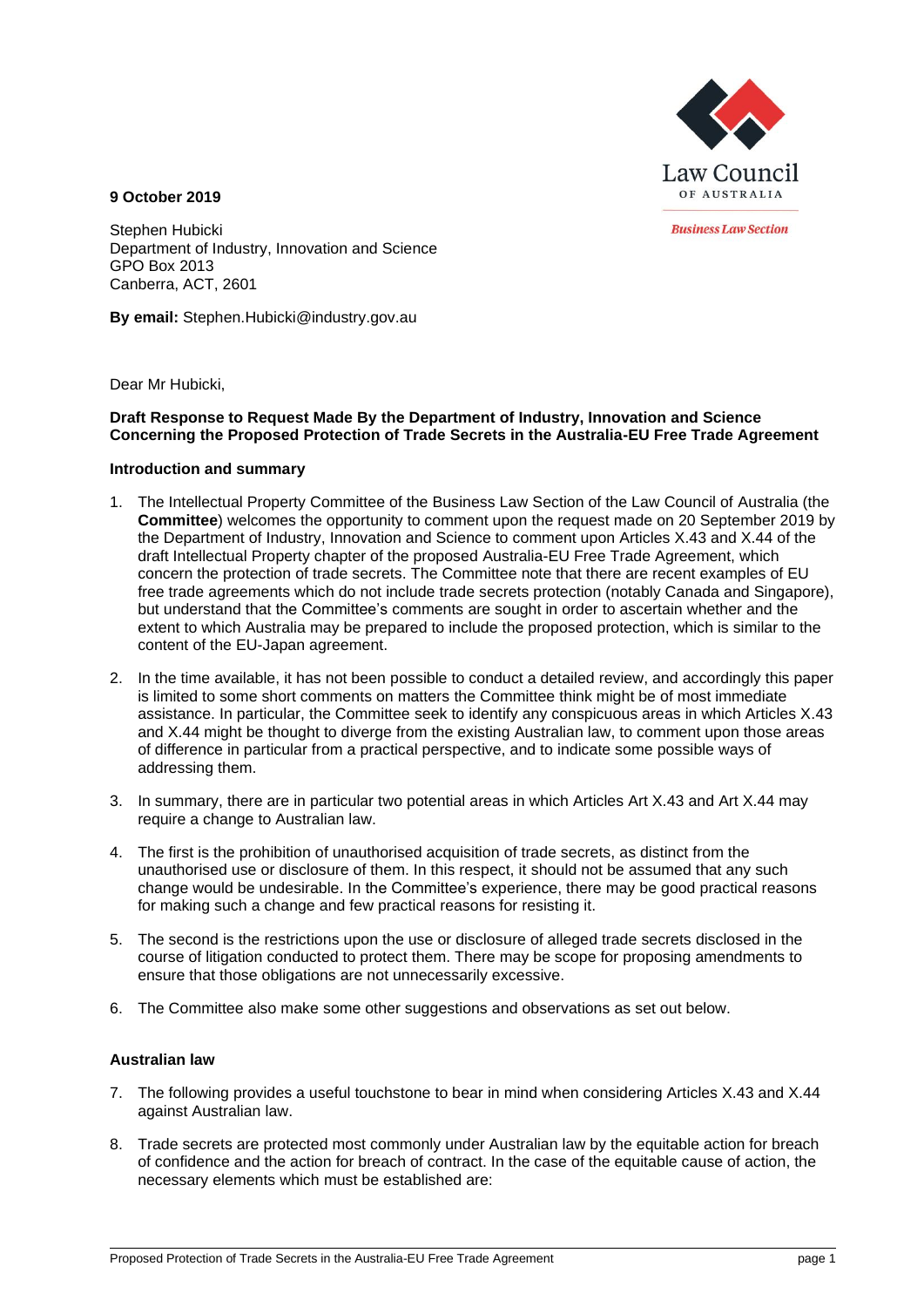- a. the information, being information capable of precise definition, has the necessary quality of confidence;
- b. the circumstances in which the information was disclosed or otherwise obtained were such as to impose an obligation of confidentiality on the defendant.
- c. there is an actual or threatened use or disclosure of the information.
- 9. The Committee note that this is essentially a matter for State law, and accordingly, any changes which may be required in this field would need to take account issues of Commonwealth and State legislative competence.
- 10. As a matter of litigation practice, when a party takes action to protect its trade secret, it is typically necessary to disclose aspects of the trade secret to the Court and to the other party or its legal representatives. The disclosure of this evidence can be restricted by means of inter parties undertakings, undertakings to the Court or suppression or non-publication orders made by the Court, such as under the Federal Court Act, Part VAA.

# **Acts of breach – acquisition**

11. In addition to the traditional categories of unauthorised use and disclosure contrary to honest commercial practices, Art X.43(3)(a) prohibits the act of "acquisition", and in particular:

*the acquisition of a trade secret without the consent of the trade secret holder, whenever carried out by unauthorised access to, appropriation of, or copying of any documents, objects, materials, substances or electronic files, lawfully under the control of the trade secret holder, containing the trade secret or from which the trade secret can be deduced.*

- 12. Though individual contracts may well contain prohibitions on unauthorised acquisition, it is doubtful whether acquisition per se, without a demonstrable threat to use or disclose it, is sufficient to constitute a breach of confidence more generally under Australian law. Accordingly compliance with Article X.43 in this respect may well require a change in Australian law.
- 13. From a practical perspective, the Committee can see reasons why such a change may be desirable. In the Committee's experience, it may often be the case that a business can establish that an employee or former employee has had unauthorised access to confidential information, but cannot establish use or disclosure or an identifiable threat to use or disclose. Mere suspicion is considered insufficient; that may be so even in a case where a former employee downloads an unusually large volume of material, leaves her or his employment to commence work with a competitor, and is less than candid or even disingenuous about those matters: *Australian Administration Services Pty Ltd v Korchinski* [2007] FCA 12. In those circumstances, it may be necessary to commence proceedings for preliminary discovery, which may be costly and time consuming, and even then it may not be possible to establish use or disclosure or a relevant threat.
- 14. Further, there is no immediately apparent reason for resisting the proposition that unauthorised acquisition of information of the kind set out in Art X.43 ought to be prohibited. Unauthorised acquisition of that kind appears properly to be characterised as contrary to honest commercial conduct. Further, it carries an inherent risk of unauthorised use or disclosure, whether a specific threat can be demonstrated or not, and requiring a trade secrets holder to wait until a threat has materialised or become evident may well jeopardise the protection of the trade secret.
- 15. Other than "acquisition", the conduct identified in Art X.43(3) appears to be broadly consistent with Australian law, namely unauthorised use or disclosure, or, in the case of a third party recipient, use or disclosure with actual or constructive knowledge.

### **Acts of breach – contrary to honest commercial conduct more generally**

16. The question arises whether Art X.43 requires Australia to prohibit conduct (including, but not limited to acquisitions of the kind just addressed) which is "contrary to honest commercial conduct" in a manner which travels beyond X.43(3). The use of the words "at least" in that sub-section appears to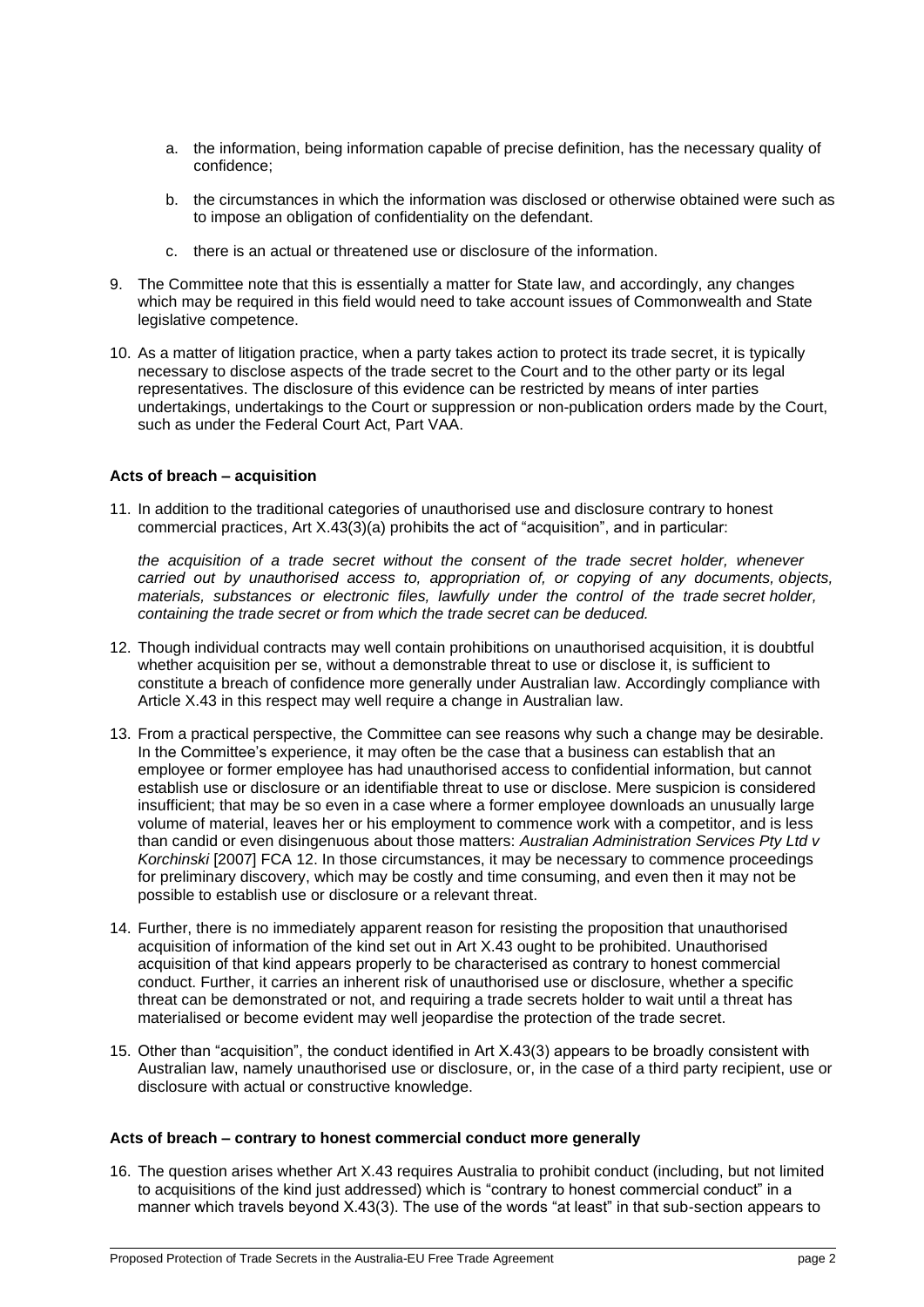indicate that it does not. That is, Australia's minimum obligation is to prohibit the conduct specified in Art X.43(3), not conduct "contrary to honest commercial conduct" more generally. This also appears to be consistent with TRIPS Art 39(2), footnote 10. The Committee would, for the avoidance of doubt, discourage entering into any minimum obligation to prohibit conduct which is "contrary to honest commercial conduct" at large, as that may well travel beyond existing Australian law and likely be unacceptably uncertain in scope.

### **The subject matter protected**

- 17. Trade secrets are defined in Art X.43(2)(a) consistently with TRIPS Art 39. Accordingly, in this respect Art X.43 does not travel beyond Australia's existing international obligations. Though the language used in that definition, such as the requirement to take reasonable steps to keep the information secret, is not precisely the same as the language typically used in the Australian authorities to identify the requirements of confidential information, as summarised above, the Committee take it that the approaches have hitherto been considered sufficiently similar in substance not to require any change in Australian law.
- 18. However, one aspect of the definition is worth mentioning in light of Article X.43 more broadly. The protected subject matter is restricted to information that, among other requirements "has commercial value because it is secret". The equitable action for breach of confidence is not limited to commercially valuable information and may extend to other kinds of confidential information, and in that respect travels beyond what is required by X.43. That does not necessarily present a difficulty, but if it is considered necessary to make changes to Australian law to comply with Art X.43 and X.44 (for example, to prohibit unauthorised acquisition as addressed above), consideration would need to be given to whether to apply such changes only to trade secrets on the one hand or generally to the kinds of confidential information protected under Australian law on the other.

### **Exceptions**

- 19. Art X.43(4) appears to be broadly consistent with Australian law, noting that it does not purport to set out an exclusive list of circumstances constituting honest commercial practices. (For example, it does not prohibit Australia from extending employees' protection under para (d) to independent contractors or from providing for whistle-blowers' protection.)
- 20. Art X.43(5) contains a carve-out for "freedom of expression and information, including media freedom as protected in the jurisdiction of each of the Parties". As the Committee understand it, the phrase "as protected in the jurisdiction of each of the Parties" is intended to qualify "freedom of expression and information" generally, as well as "media freedom" in particular. To make that clear, the Committee would suggest adding a comma as follows: "freedom of expression and information, including media freedom, as protected in the jurisdiction of each of the Parties."
- 21. On that basis, it is clear that no change to domestic law concerning those freedoms is intended.

# **Remedies – obligations concerning information disclosed in legal proceedings**

22. Art X.44(1) states:

*Each party shall ensure that any person participating in the civil judicial proceedings referred to in Article X.43(scope of protection of trade secrets) or who has access to documents which form part of those legal proceedings, is not permitted to use or disclose any trade secret or alleged trade secret which the competent judicial authorities have, in response to a duly reasoned application by an interested party, identified as confidential and of which they have become aware as a result of such participation or access.*

23. The words "alleged trade secret" appear to admit of the possibility that it may be intended that an obligation not to disclose or use information be imposed even where the information has not been, and never is, found by the Court to be a trade secret. The requirement that judicial authorities "identify" the information as confidential following a reasoned application also appears to stop short of